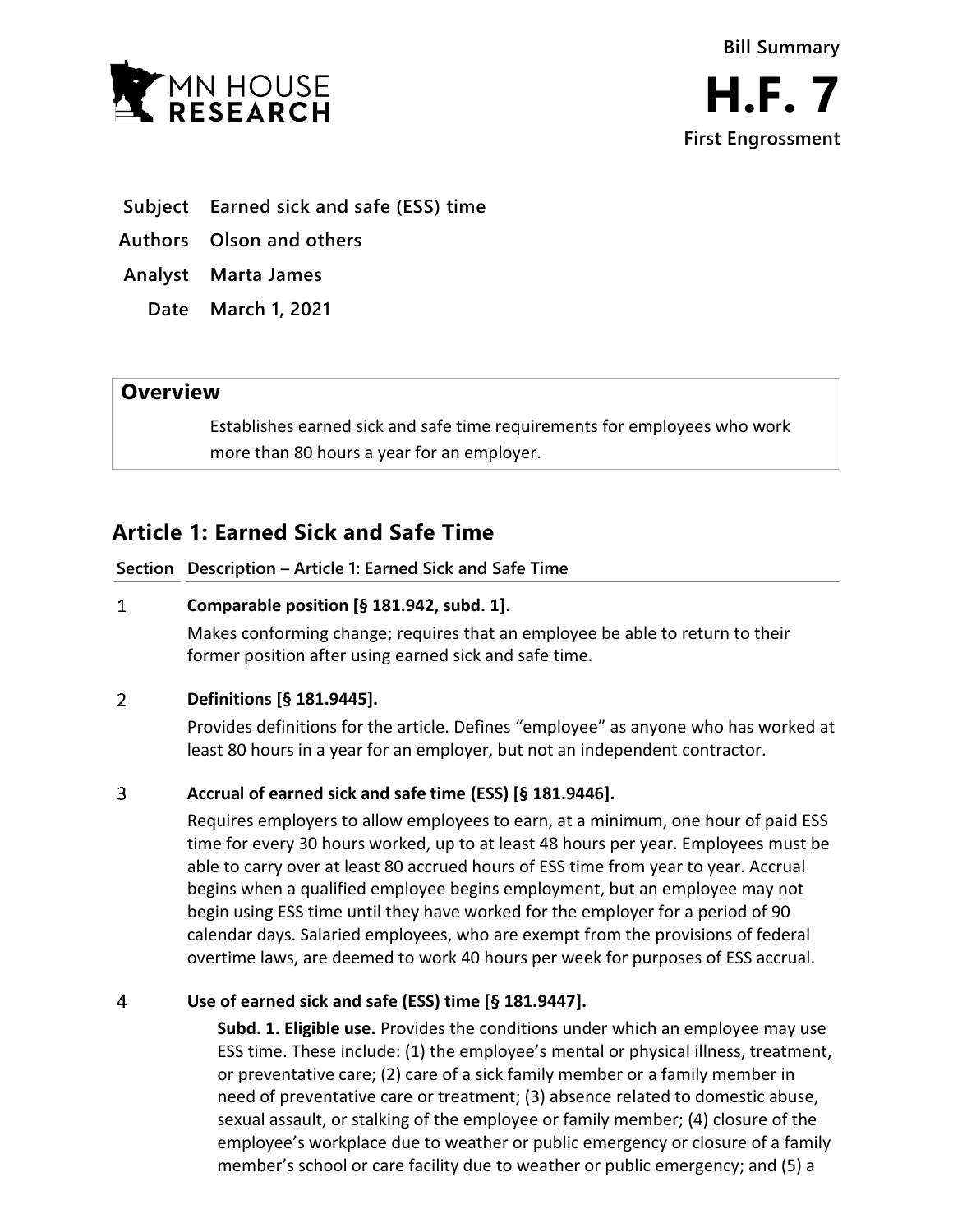## **Section Description – Article 1: Earned Sick and Safe Time**

determination by a health care provider that the employee or family member is at risk of infecting others with a communicable disease. Employees receive their regular hourly rate of employment for ESS time.

**Subd. 2. Notice.** Allows an employer to require reasonable notice of up to seven days when the need for ESS time is foreseeable, or as soon as practicable when the need is unforeseeable.

**Subd. 3. Documentation.** Allows an employer to require an employee to provide reasonable documentation justifying use of three or more consecutive days of ESS time. Provides examples of reasonable documentation for ESS time.

**Subd. 4. Replacement worker.** Prohibits employers from making employees find replacement workers as a condition of using ESS time.

**Subd. 5. Increment of time used.** Allows employees to use ESS time in smaller increments of up to four hours, as tracked by the employer's payroll.

**Subd. 6. Retaliation prohibited.** Prohibits an employer from retaliating against an employee for taking ESS time or for exercising another right under this section.

**Subd. 7. Reinstatement to comparable position after leave.** Requires an employer to reinstate an employee in the same or comparable position after return from use of ESS time.

**Subd. 8. Pay and benefits after leave.** Requires an employer to provide the same pay or benefits to an employee returning from use of ESS time, including seniority and accrued preleave benefits and any automatic pay adjustments.

**Subd. 9. Part-time return from leave.** Provides that an employee returning to work during the ESS leave, on a part-time basis by agreement with the employer, gets the same benefits of reinstatement at the end of the ESS time.

**Subd. 10. Notice and posting by employer.** Requires employers to post notice of employee rights under this section and provide similar notice to employees at the later of commencement of employment or the effective date of this bill.

**Subd. 11. Required statement to employee.** Requires an employer, upon employee request, to provide a statement including the amount of ESS time available to the employee and the amount of ESS time used by the employee.

**Subd. 12. Employer records.** Requires an employer to keep records about hours worked and ESS accrual and use, and allows an employee to view that employee's records.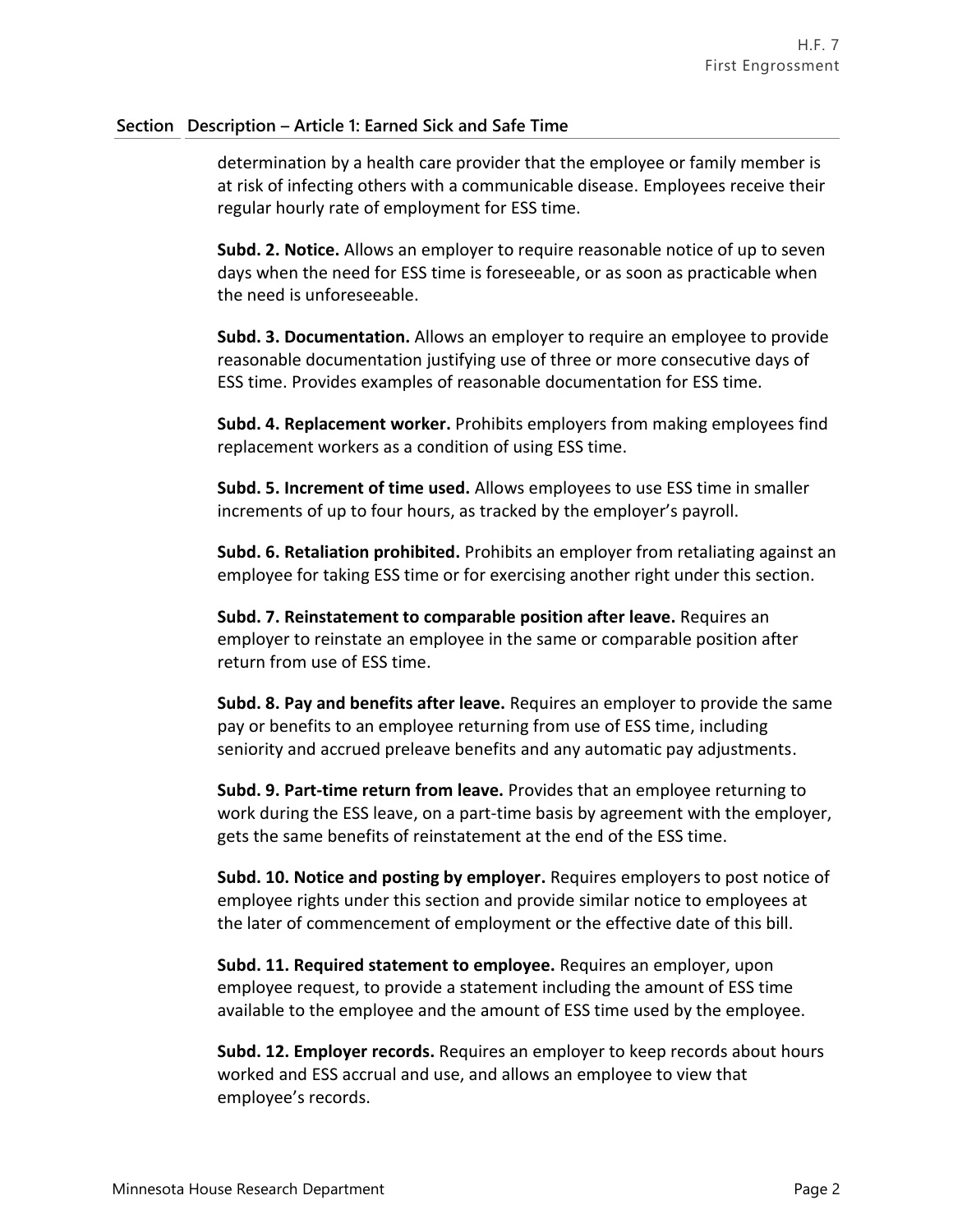## **Section Description – Article 1: Earned Sick and Safe Time**

**Subd. 13. Confidentiality and nondisclosure.** Sets requirements for confidential treatment of employee records collected in relation to ESS time.

### 5 **Effect on other law or policy [181.9448].**

**Subd. 1. No effect on more generous sick and safe time policies.** Clarifies that nothing prohibits an employer from providing more generous leave policies than the minimum required by this bill. Permits collective bargaining agreements or paid time off policies that provide the same or better leave. An employer may opt out of these requirements for construction workers by paying prevailing wage or the rate established in a registered apprenticeship agreement.

**Subd. 2. Termination; separation; transfer.** Provides that employers are not required to pay out any accrued ESS time on separation. An employee transferred within a single employer retains accrued ESS time and an employee hired back by the same employer within 180 days of termination is entitled to reinstatement of accrued ESS time.

**Subd. 3. Employer succession.** Provides for the rights of accrued but unused ESS time for a retained employee or an employee rehired within 30 days of a transfer when ownership of an employer transfers.

#### 6 **Repealer.**

Repeals the section of law that allows employees to use employer provided sick days to care for a sick relative or to provide or receive assistance for domestic abuse, sexual assault, or stalking.

### $\overline{7}$ **Effective date.**

Effective 180 days following final enactment.

## **Article 2: Earned Sick and Safe Time Enforcement**

### **Section Description – Article 2: Earned Sick and Safe Time Enforcement**

### $\mathbf{1}$ **Submission of records; penalty [§ 177.27, subd. 2].**

Increases the maximum penalty for employers who fail to submit required records to the Department of Labor and Industry from \$1,000 to \$10,000 per violation. Removes penalty for repeated failure.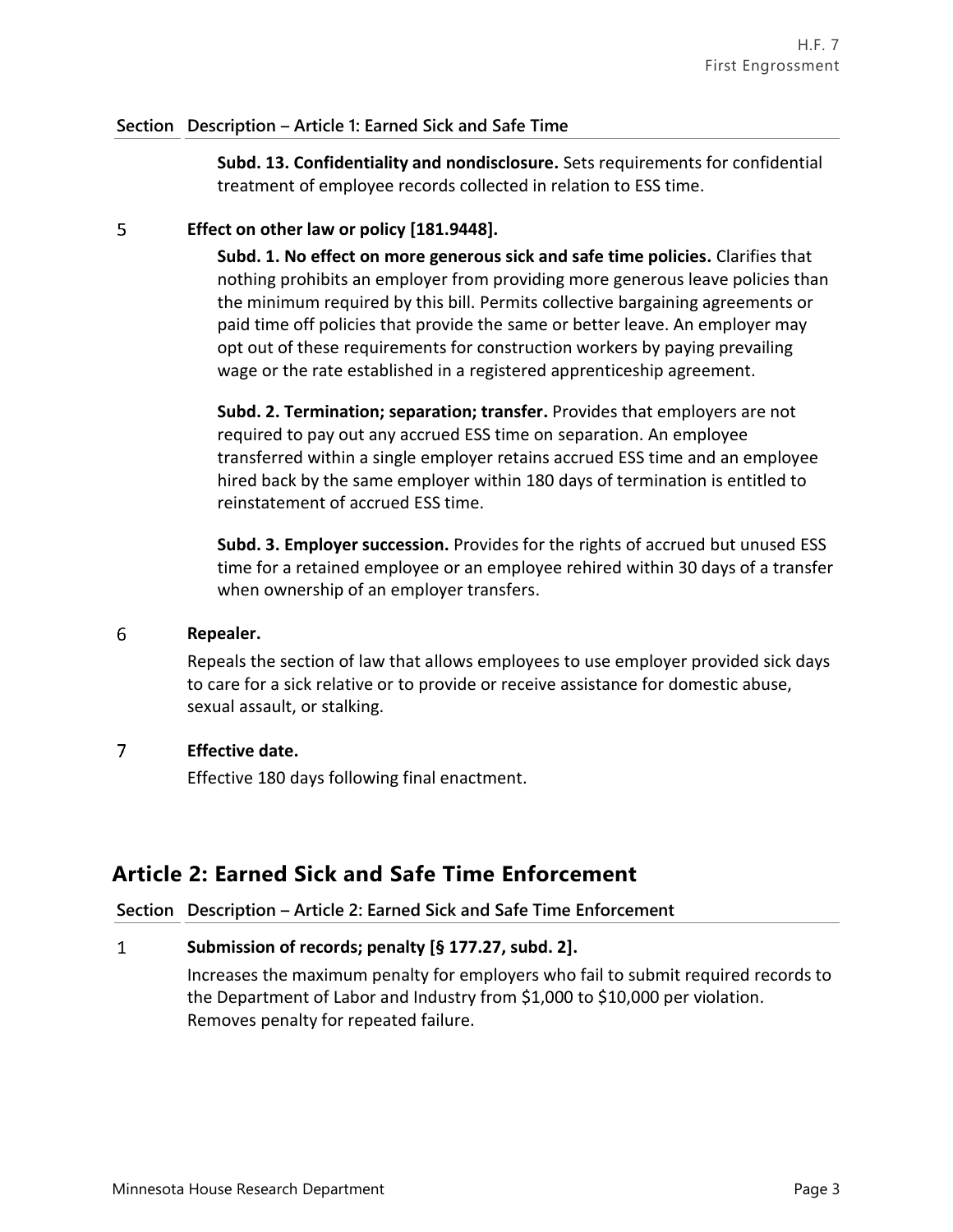## **Section Description – Article 2: Earned Sick and Safe Time Enforcement**

### $\overline{2}$ **Compliance orders [§ 177.27, subd. 4].**

Adds earned sick and safe time to the list of laws that the Department of Labor and Industry may enforce through compliance orders.

### $\overline{3}$ **Employer liability [§ 177.27, subd. 7].**

Increases the maximum civil penalty, from \$1,000 to \$10,000 for employers who violate any of the sections over which the Department of Labor and Industry has enforcement authority under section 177.27, subdivision 4.

### $\overline{4}$ **Earned sick and safe time enforcement [§ 177.50].**

**Subd. 1. Definitions.** Provides the same definitions from article 1 apply to this article.

**Subd. 2. Rulemaking authority.** Allows the commissioner of labor and industry to adopt rules under this section as well as under the sections created by article 1.

**Subd. 3. Individual remedies.** Allows an employee affected by an employer violation of the ESS provisions to bring a civil law suit in court within three years of the violation.

**Subd. 4. Grants to community organizations.** Allows the Department of Labor and Industry to make grants to community organizations for outreach and education about the ESS provisions.

**Subd. 5. Report to legislature.** Requires an annual report to the legislature, from the Department of Labor and Industry, addressing violations of the ESS provisions and trends in violations by employer, industry, or geography.

**Subd. 6. Contract for labor or services.** Prohibits an employer knowingly contracting with an entity that has violated this section within the last two years and has not cured their noncompliance.

# **Article 3: Earned Sick and Safe Time Appropriations**

Article 3 provides general fund appropriations.

## **Section Description – Article 3: Earned Sick and Safe Time Appropriations**

### $\mathbf{1}$ **Earned sick and safe time appropriations.**

Provides appropriations to the Department of Labor and Industry and Minnesota Management and Budget.